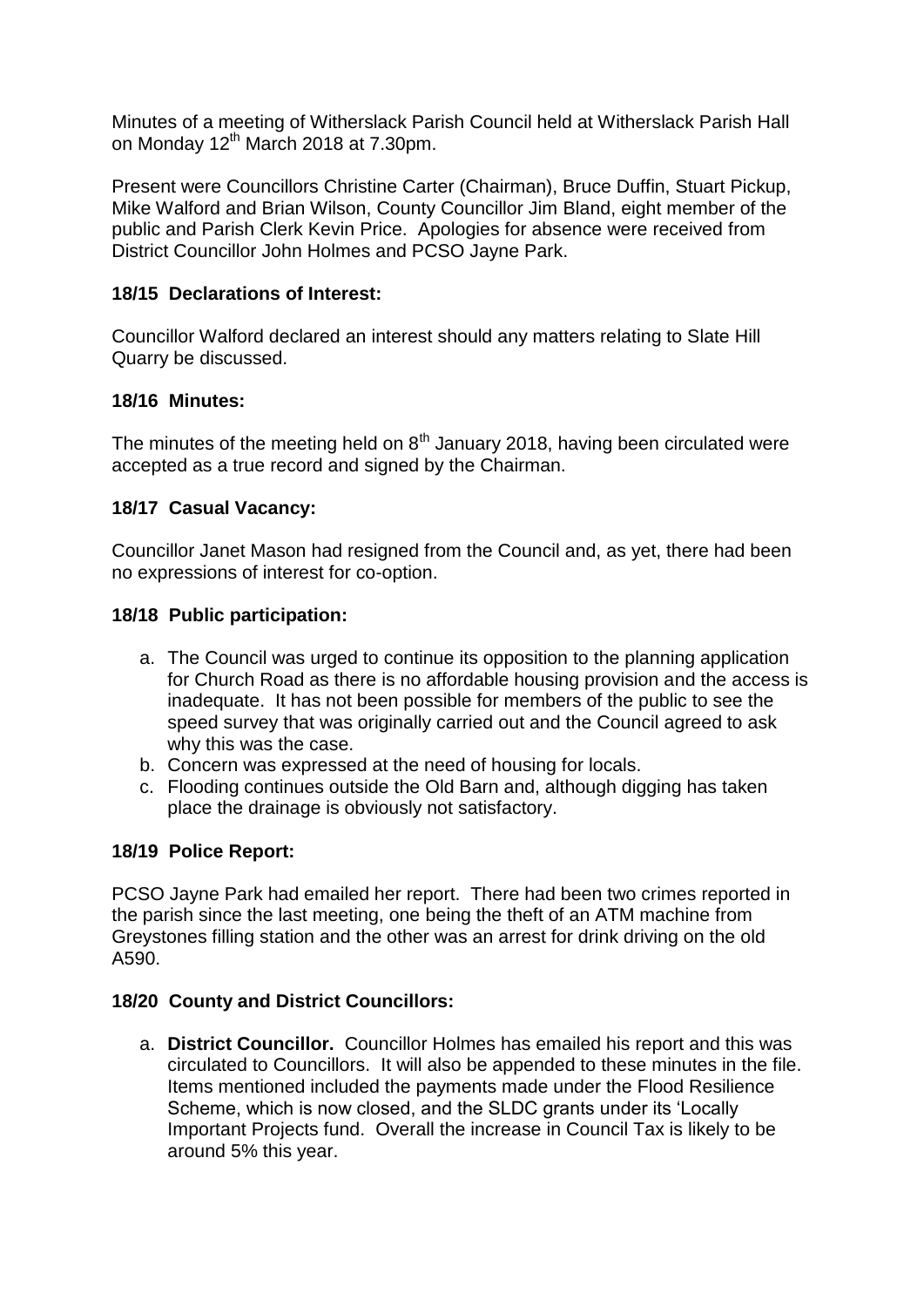b. Councillor Bland responded to comments that there had been no gritting in recent weeks in the village and said that this unfortunately was the case in many parishes after the recent spell of severe weather.

#### **18/21 Councillor matters:**

It was agreed to obtain quotations to enable the display of a 1902 picture at the Parish Hall and this will be an agenda item for the next meeting.

### **18/22 Planning:**

*a. The following decision, notified to the Council by the Planning Authority, were noted:*

7/2017/5374 The Old Gas Works, Meathop. Erection of building for seven business units. Granted.

*b. The following application was considered and approval recommended:*

7/2018/5085 East Gate, Beck Head, Witherslack. To demolish an existing open fronted concrete store under a corrugated roof and erect an oak framed garage/car port along with log store under a slate roof.

*c. The following comments, submitted to the Planning Authority since the last meeting, were noted:*

7/2018/5044 Foulshaw Moss Nature Reserve, Witherslack. Construct three bird watching structures from timber to improve visitor experience. Approval recommended.

7/2017/5313 Land to the north of Church Road, Witherslack. Residential Development with all matters reserved except for access. A site visit was requested, as there had been no significant changes since the original application.

#### **18/23 Strategic Long-Term Plan for the Parish:**

Page three of the document produced by Councillor Wilson as a Strategic Long-Term Plan for the parish was considered and Councillors will forward further comments to him as he cannot be present at the next meeting.

#### **18/24 Parish Land at Yewbarrow Quarry:**

Councillor Duffin said that arrangements for the lease of this land are almost complete and it will be an agenda item for the next meeting.

Councillor Walford would like to make an offer to lease the land at Slate Hill Quarry as no one else has been forthcoming and will offer £50 annually for a period of five years. This will be an agenda item for the next meeting.